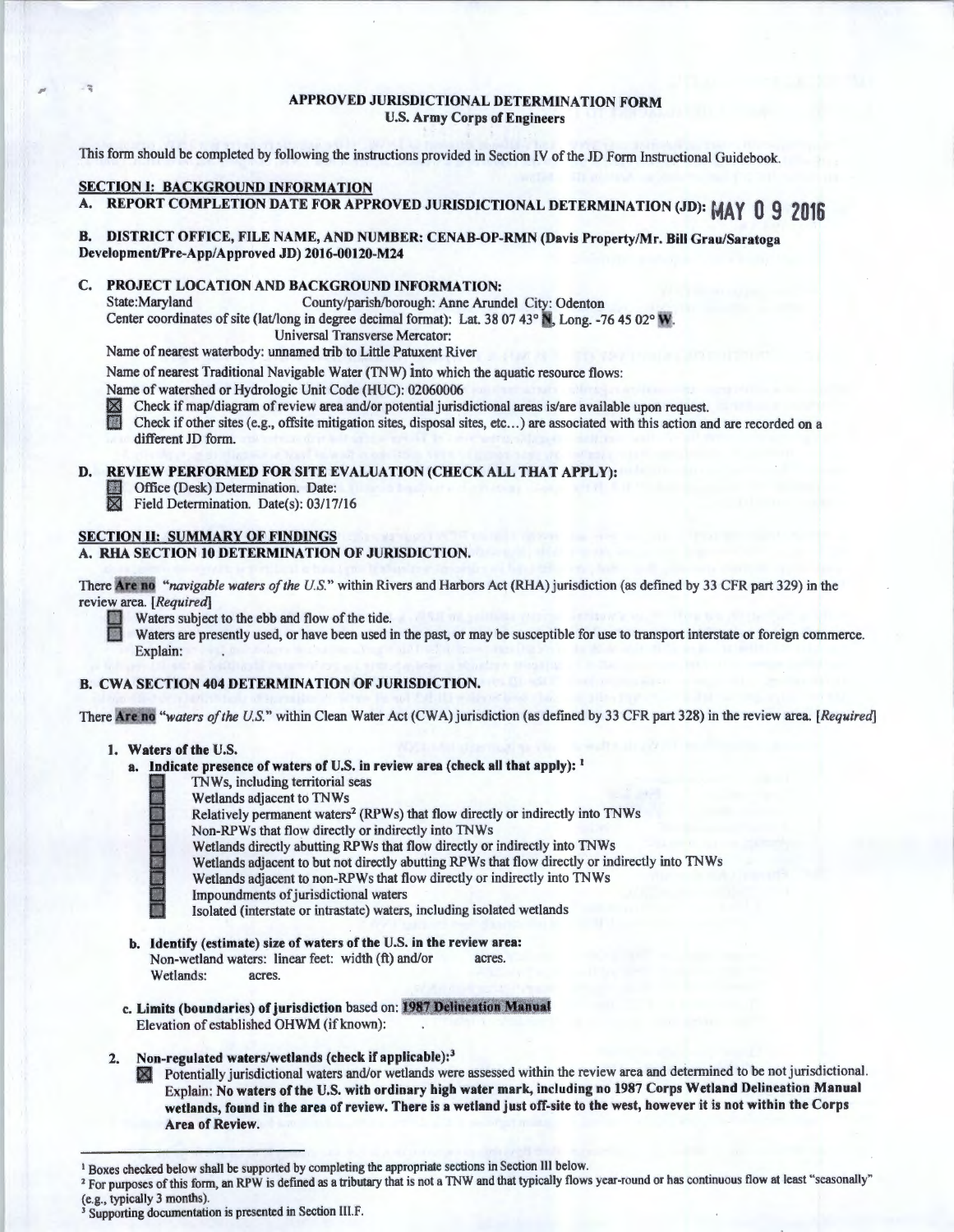#### **SECTION III: CWA ANALYSIS**

#### TNWs AND WETLANDS ADJACENT TO TNWs

The agencies will assert jurisdiction over TNWs and wetlands adjacent to TNWs. If the aquatic resource is a TNW, complete Section 111.A.1 and Section Ill.D.1. only; ifthe aquatic resource is a wetland adjacent to a TNW, complete Sections Ill.A.I and 2 and Section lll.D.1.; otherwise, see Section lll.B below.

#### 1. TNW

Identify TNW:

Summarize rationale supporting determination:

#### 2. Wetland adjacent to TNW

Summarize rationale supporting conclusion that wetland is "adjacent":

#### B. CHARACTERISTICS OF TRIBUTARY (THAT IS NOT A TNW) AND ITS ADJACENT WETLANDS (IF ANY):

This section summarizes information regarding characteristics of the tributary and its adjacent wetlands, if any, and it helps determine whether or not the standards for jurisdiction established under *Rapanos* have been met.

The agencies will assert jurisdiction over non-navigable tributaries of TNWs where the tributaries are "relatively permanent waters" (RPWs), i.e. tributaries that typically flow year-round or have continuous flow at least seasonally (e.g., typically 3 months). A wetland that directly abuts an RPW is also jurisdictional. If the aquatic resource is not a TNW, but has year-round (perennial) flow, skip to Section III.D.2. If the aquatic resource is a wetland directly abutting a tributary with perennial flow, skip to Section III.D.4.

A wetland that is adjacent to but that does not directly abut an RPW requires a significant nexus evaluation. Corps districts and EPA regions will include in the record any available information that documents the existence of a significant nexus between a relatively permanent tributary that is not perennial (and its adjacent wetlands if any) and a traditional navigable water, even though a significant nexus finding is not required as a matter of law.

If the waterbody<sup>4</sup> is not an RPW, or a wetland directly abutting an RPW, a JD will require additional data to determine if the waterbody has a significant nexus with a TNW. If the tributary has adjacent wetlands, the significant nexus evaluation must consider the tributary in combination with all of its adjacent wetlands. This significant nexus evaluation that combines, for analytical purposes, the tributary and all of its adjacent wetlands is used whether the review area identified in the JD request is the tributary, or its adjacent wetlands, or both. If the JD covers a tributary with adjacent wetlands, complete Section Ill.B.1 for the tributary, Section III.B.2 for any onsite wetlands, and Section 111.B.3 for all wetlands adjacent to that tributary, both onsite and offsite. The determination whether a significant nexus exists is determined in Section 111.C below.

1. Characteristics of non-TNWs that flow directly or indirectly into TNW

(i) General Area Conditions:

| Watershed size:          | <b>Pick List</b> |
|--------------------------|------------------|
| Drainage area:           | <b>Pick List</b> |
| Average annual rainfall: | inches           |
| Average annual snowfall: | inches           |

(ii) Physical Characteristics:

(a) Relationship with TNW:  $\Box$  Tributary flows directly into TNW.  $\Box$  Tributary flows through Pick List tributaries before entering TNW.

Project waters are Pick List river miles from TNW. Project waters are **Pick List** river miles from RPW. Project waters are Pick List aerial (straight) miles from TNW. Project waters are Pick List aerial (straight) miles from RPW. Project waters cross or serve as state boundaries. Explain:

Identify flow route to TNW5: Tributary stream order, if known:

<sup>4</sup> Note that the Instructional Guidebook contains additional information regarding swales, ditches, washes, and erosional features generally and in the arid **West** 

i flow route can be described by identifying, e.g., tributary a, which flows through the review area, to flow into tributary b, which then flows into TNW.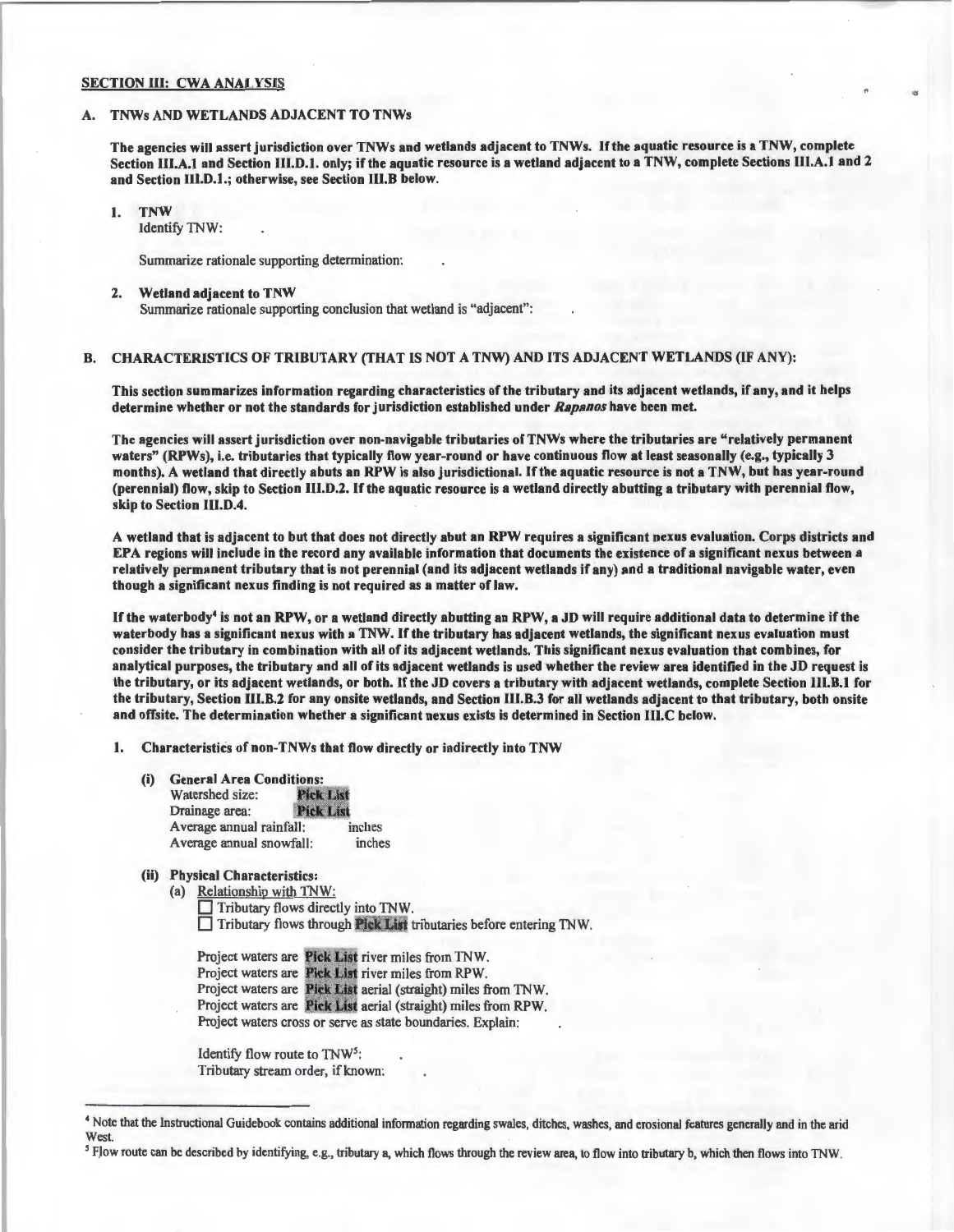|     |  | (b) General Tributary Characteristics (check all that apply):<br><b>Tributary is:</b><br>Natural<br>Artificial (man-made). Explain:<br>Manipulated (man-altered). Explain:                                                                                                                                                                                                                                                                                       |
|-----|--|------------------------------------------------------------------------------------------------------------------------------------------------------------------------------------------------------------------------------------------------------------------------------------------------------------------------------------------------------------------------------------------------------------------------------------------------------------------|
|     |  | Tributary properties with respect to top of bank (estimate):<br>Average width:<br>feet<br>Average depth:<br>feet<br>Average side slopes: Pick List.                                                                                                                                                                                                                                                                                                              |
|     |  | Primary tributary substrate composition (check all that apply):<br><b>Silts</b><br><b>Sands</b><br>Concrete<br>Cobbles<br>Gravel<br>Muck<br><b>Bedrock</b><br>Vegetation. Type/% cover:<br>Other. Explain:                                                                                                                                                                                                                                                       |
|     |  | Tributary condition/stability [e.g., highly eroding, sloughing banks]. Explain:<br>Presence of run/riffle/pool complexes. Explain:<br>Tributary geometry:<br>Tributary gradient (approximate average slope):<br>℅                                                                                                                                                                                                                                                |
| (c) |  | Flow:<br>Tributary provides for: Pick List<br>Estimate average number of flow events in review area/year: Pick List<br>Describe flow regime:<br>Other information on duration and volume:<br>Surface flow is: Pick List. Characteristics:<br>Subsurface flow: Pick List. Explain findings:                                                                                                                                                                       |
|     |  | $\Box$ Dye (or other) test performed:<br>Tributary has (check all that apply):<br>$\Box$ Bed and banks<br>$\Box$ OHWM <sup>6</sup> (check all indicators that apply):<br>clear, natural line impressed on the bank<br>the presence of litter and debris                                                                                                                                                                                                          |
|     |  | destruction of terrestrial vegetation<br>changes in the character of soil<br>the presence of wrack line<br>shelving<br>$\Box$<br>sediment sorting<br>vegetation matted down, bent, or absent<br>leaf litter disturbed or washed away<br>scour<br>multiple observed or predicted flow events<br>sediment deposition<br>abrupt change in plant community<br>water staining                                                                                         |
|     |  | $\Box$ other (list):<br>Discontinuous OHWM. <sup>7</sup> Explain:                                                                                                                                                                                                                                                                                                                                                                                                |
|     |  | If factors other than the OHWM were used to determine lateral extent of CWA jurisdiction (check all that apply):<br>Mean High Water Mark indicated by:<br><b>Ed High Tide Line indicated by:</b><br>survey to available datum;<br>oil or scum line along shore objects<br>physical markings;<br>fine shell or debris deposits (foreshore)<br>vegetation lines/changes in vegetation types.<br>physical markings/characteristics<br>tidal gauges<br>other (list): |
|     |  | (iii) Chemical Characteristics:<br>Characterize tributary (e.g., water color is clear, discolored, oily film; water quality; general watershed characteristics, etc.).<br>Explain:<br>Identify specific pollutants, if known:                                                                                                                                                                                                                                    |

<sup>6</sup>A natural or man-made discontinuity in the OHWM does not necessarily sever jurisdiction (e.g., where the stream temporarily flows underground, or where the OHWM has been removed by development or agricultural practices). Where there is a break in the OHWM that is unrelated to the waterbody's flow regime (e.g., flow over a rock outcrop or through a culvert), the agencies will look for indicators of flow above and below the break. 7 lbid.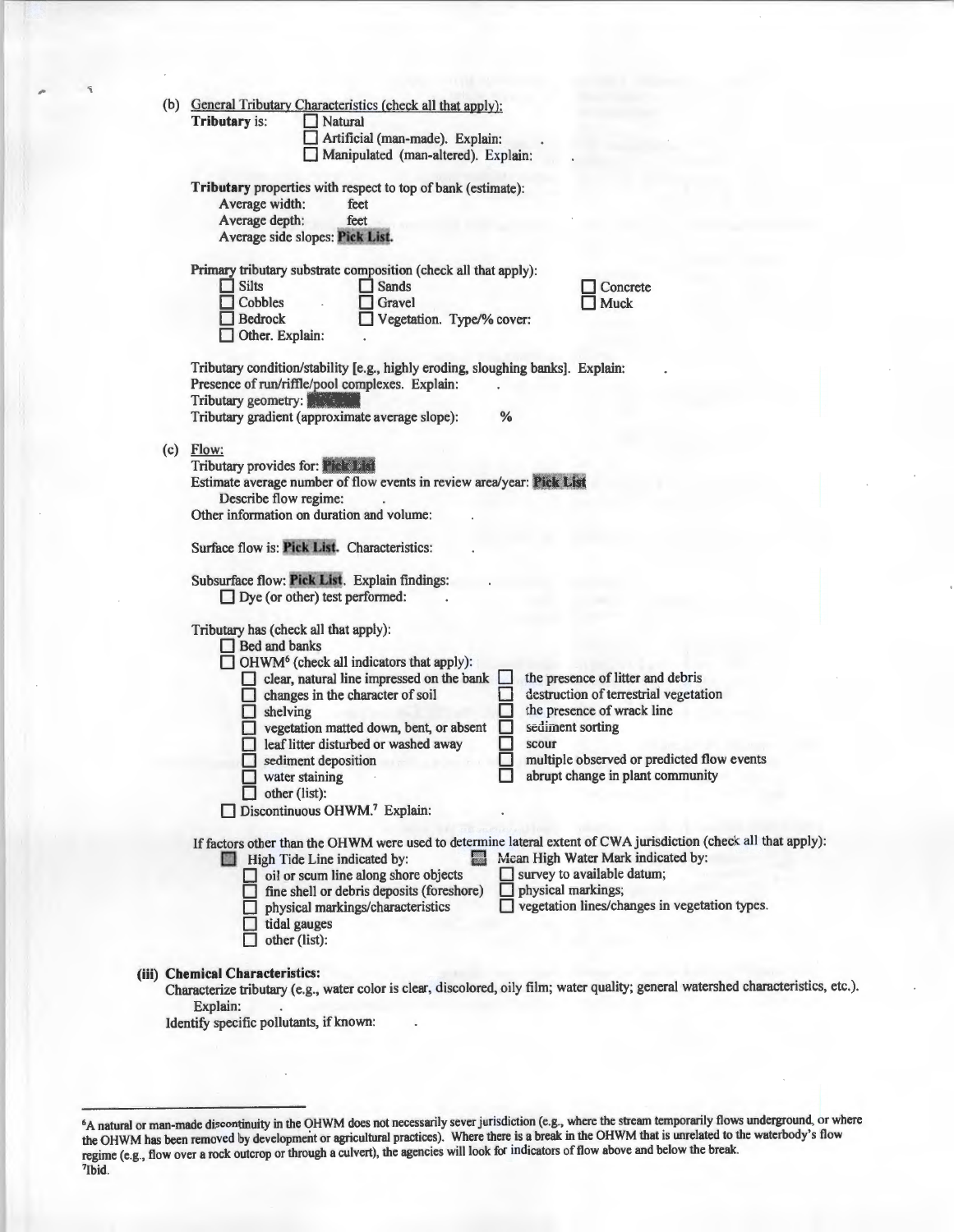#### **(iv) Biological Characteristics. Channel supports (check all that apply):**

- $\Box$  Riparian corridor. Characteristics (type, average width):<br> $\Box$  Wetland fringe. Characteristics:
- $\Box$  Wetland fringe. Characteristics:<br> $\Box$  Habitat for:

Habitat for:<br>
<u>D</u> Federall

- Federally Listed species. Explain findings:
- D Fish/spawn areas. Explain findings:
- $\Box$  Other environmentally-sensitive species. Explain findings:
- $\Box$  Aquatic/wildlife diversity. Explain findings:

#### *2.* **Characteristics of wetlands adjacent to non-TNW that flow directly or indirectly into TNW**

#### **(i) Physical Characteristics:**

- (a) General Wetland Characteristics: Properties: Wetland size: acres Wetland type. Explain: Wetland quality. Explain: Project wetlands cross or serve as state boundaries. Explain:
- (b) General Flow Relationship with Non-TNW: Flow is: *ick List Lis Explain:*

**Surface flow is: Pick List** Characteristics:

Subsurface flow: Pick 1. Explain findings:  $\Box$  Dye (or other) test performed:

- (c) Wetland Adjacency Determination with Non-TNW: **D** Directly abutting
	-
	- $\Box$  Not directly abutting
		- Discrete wetland hydrologic connection. Explain:
		- **D** Ecological connection. Explain:
		- Separated by berm/barrier. Explain:

#### (d) Proximity (Relationship) to TNW

Project wetlands are Pick List river miles from TNW. Project waters are Pick List aerial (straight) miles from TNW. Flow is from: Pick List. Estimate approximate location of wetland as within the Pick List floodplain.

#### **(ii) Chemical Characteristics:**

Characterize wetland system (e.g., water color is clear, brown, oil film on surface; water quality; general watershed characteristics; etc.). Explain:

Identify specific pollutants, if known:

#### **(iii) Biological Characteristics. Wetland supports (check all that apply):**

- Riparian buffer. Characteristics (type, average width):<br>
Pegetation type/percent cover. Explain:<br>
Habitat for:
- Vegetation type/percent cover. Explain:
- Habitat for:
	- 0 Federally Listed species. Explain findings:
	- $\Box$  Fish/spawn areas. Explain findings:
	- D Other environmentally-sensitive species. Explain findings:
	- $\Box$  Aquatic/wildlife diversity. Explain findings:

#### 3. Characteristics of all wetlands adjacent to the tributary (if any)

All wetland(s) being considered in the cumulative analysis: Approximately ( ) acres in total are being considered in the cumulative analysis.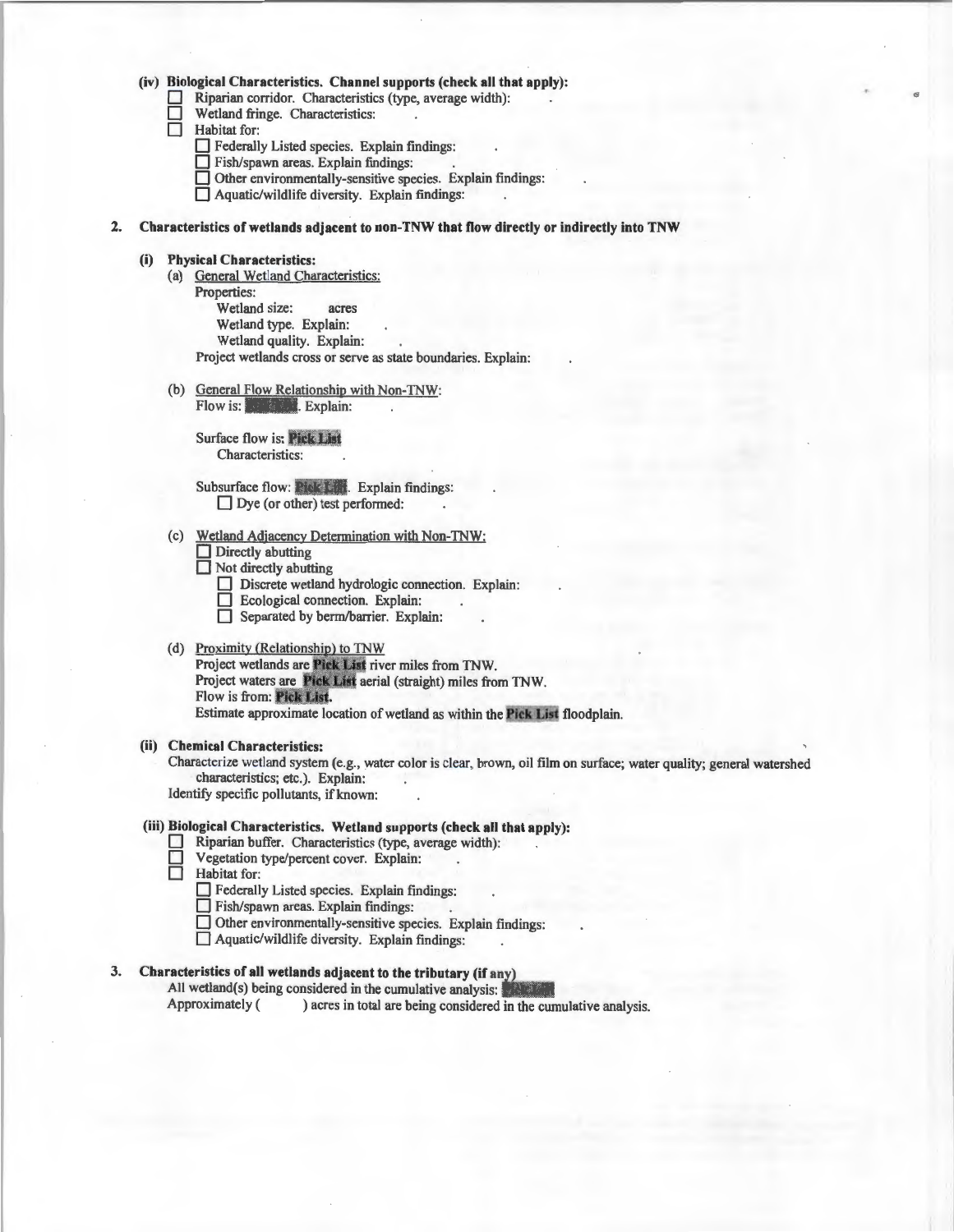For each wetland, specify the following:

Directly abuts? (Y/N) Size (in acres) Directly abuts? (Y/N) Size (in acres)

Summarize overall biological, chemical and physical functions being performed:

#### C. SIGNIFICANT NEXUS DETERMINATION

A significant nexus analysis will assess the flow characteristics and functions of the tributary itself and the functions performed by any wetlands adjacent to the tributary to determine if they significantly affect the chemical, physical, and biological integrity of a TNW. For each of the following situations, a significant nexus exists if the tributary, in combination with all of its adjacent wetlands, has more than a speculative or insubstantial effect on the chemical, physical and/or biological integrity of a TNW. Considerations when evaluating significant nexus include, but are not limited to the volume, duration, and frequency of the flow of water in the tributary and its proximity to a TNW, and the functions performed by the tributary and all its adjacent wetlands. It is not appropriate to determine significant nexus based solely on any specific threshold of distance (e.g. between a tributary and its adjacent wetland or between a tributary and the TNW). Similarly, the fact an adjacent wetland lies within or outside of a floodplain is not solely determinative of significant nexus.

Draw connections between the features documented and the effects on the TNW, as identified in the *Rapanos* Guidance and discussed in the Instructional Guidebook. Factors to consider include, for example:

- Does the tributary, in combination with its adjacent wetlands (if any), have the capacity to carry pollutants or flood waters to TNWs, or to reduce the amount of pollutants or flood waters reaching a TNW?
- Does the tributary, in combination with its adjacent wetlands (if any), provide habitat and Iifecycle support functions for fish and other species, such as feeding, nesting, spawning, or rearing young for species that are present in the TNW?
- Does the tributary, in combination with its adjacent wetlands (if any), have the capacity to transfer nutrients and organic carbon that support downstream foodwebs?
- Does the tributary, in combination with its adjacent wetlands (if any), have other relationships to the physical, chemical, or biological integrity of the TNW?

Note: the above list of considerations is not inclusive and other functions observed or known to occur should be documented below:

- 1. Significant nexus findings for non-RPW that has no adjacent wetlands and flows directly or indirectly into TNWs. Explain findings of presence or absence of significant nexus below, based on the tributary itself, then go to Section Jll.D:
- 2. Significant nexus findings for non-RPW and its adjacent wetlands, where the non-RPW flows directly or indirectly into TNWs. Explain findings of presence or absence of significant nexus below, based on the tributary in combination with all of its adjacent wetlands, then go to Section lll.D:
- 3. Significant nexus findings for wetlands adjacent to an RPW but that do not directly abut the RPW. Explain findings of presence or absence of significant nexus below, based on the tributary in combination with all of its adjacent wetlands, then go to Section Ill.D:

#### D. DETERMINATIONS OF JURISDICTIONAL FINDINGS. THE SUBJECT WATERS/WETLANDS ARE (CHECK ALL THAT APPLY):

1. TNWs and Adjacent Wetlands. Check all that apply and provide size estimates in review area: TNWs: linear feet width (ft), Or, acres.<br>Wetlands adjacent to TNWs: acres.

- RPWs that flow directly or indirectly into TNWs.<br>Tributaries of TNWs where tributaries typically flow year-round are jurisdictional. Provide data and rationale indicating that tributary is perennial:
	- Tributaries of TNW where tributaries have continuous flow "seasonally" (e.g., typically three months each year) are jurisdictional. Data supporting this conclusion is provided at Section III.B. Provide rationale indicating that tributary flows seasonally: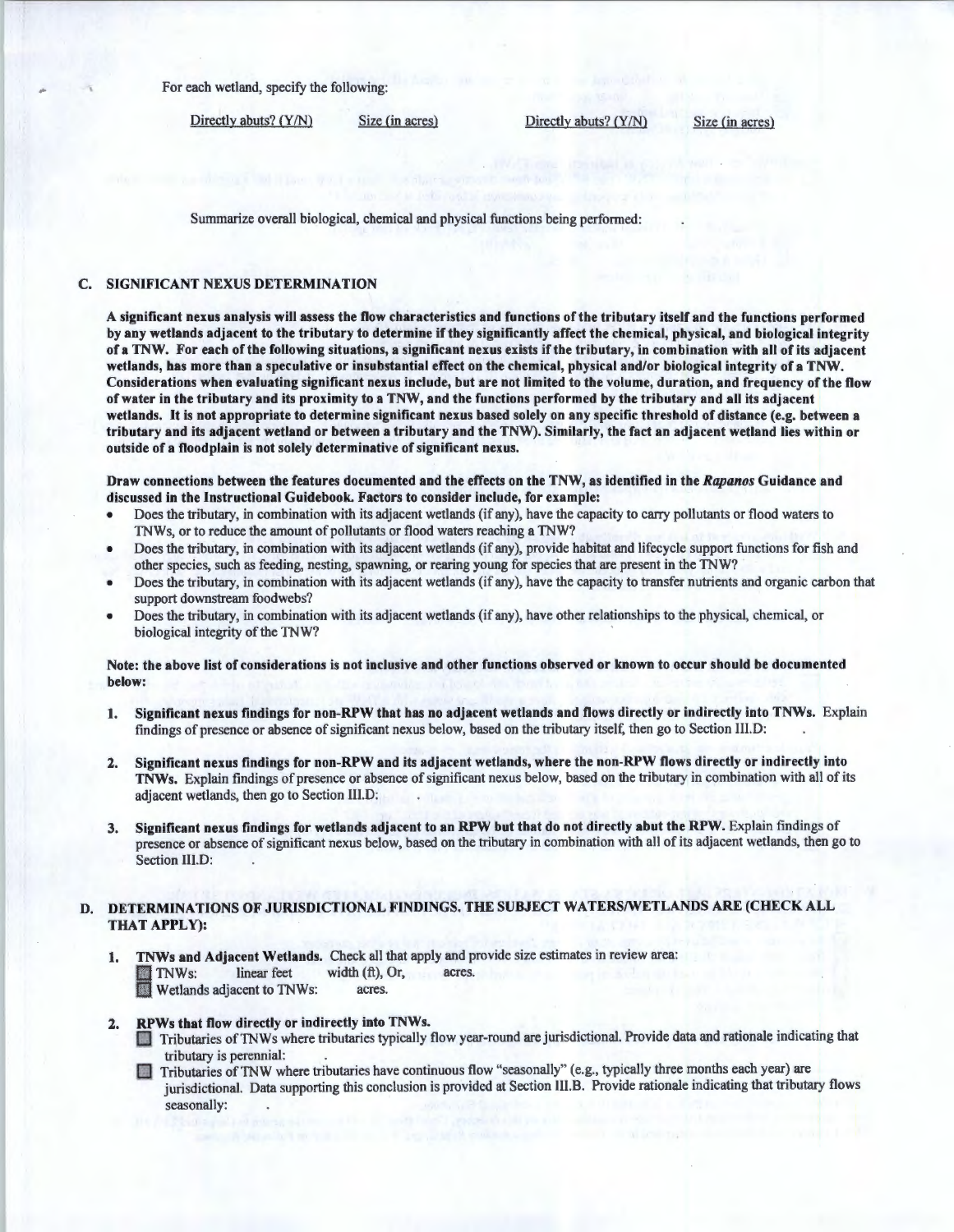Provide estimates for jurisdictional waters in the review area (check all that apply):

Tributary waters: linear feet width (ft).<br>
Other non-wetland waters: acres.<br>
Identify tyne(s) of waters:

- - Identify type(s) of waters:
- 
- 3. Non-RPWs<sup>8</sup> that flow directly or indirectly into TNWs.<br>D Waterbody that is not a TNW or an RPW, but flows directly or indirectly into a TNW, and it has a significant nexus with a TNW is jurisdictional. Data supporting this conclusion is provided at Section Ill.C.

Provide estimates for jurisdictional waters within the review area (check all that apply):

- Fributary waters: linear feet width (ft).<br>
Other non-wetland waters: acres.<br>
Identify tyne(s) of waters:
	- - Identify type(s) of waters:

# Wetlands directly abutting an RPW that flow directly or indirectly into TNWs.<br>Wetlands directly abut RPW and thus are jurisdictional as adjacent wetlands.

- Wetlands directly abutting an RPW where tributaries typically flow year-round. Provide data and rationale indicating that tributary is perennial in Section IIl.D.2, above. Provide rationale indicating that wetland is directly abutting an RPW: .
- D Wetlands directly abutting an RPW where tributaries typically flow "seasonally." Provide data indicating that tributary is seasonal in Section Ill.B and rationale in Section III.D.2, above. Provide rationale indicating that wetland is directly abutting an RPW:

Provide acreage estimates for jurisdictional wetlands in the review area: acres.

- 5. Wetlands adjacent to but not directly abutting an RPW that flow directly or indirectly into TNWs.
	- Wetlands that do not directly abut an RPW, but when considered in combination with the tributary to which they are adjacent and with similarly situated adjacent wetlands, have a significant nexus with a TNW are jurisidictional. Data supporting this conclusion is provided at Section III.C.

Provide acreage estimates for jurisdictional wetlands in the review area:

#### 6. Wetlands adjacent to non-RPWs that flow directly or indirectly into TNWs.

D Wetlands adjacent to such waters, and have when considered in combination with the tributary to which they are adjacent and with similarly situated adjacent wetlands, have a significant nexus with a TNW are jurisdictional. Data supporting this conclusion is provided at Section IIl.C.

Provide estimates for jurisdictional wetlands in the review area: acres.

#### 7. Impoundments of jurisdictional waters.<sup>9</sup>

- As a general rule, the impoundment of a jurisdictional tributary remains jurisdictional.<br>
Demonstrate that impoundment was created from "waters of the U.S.," or<br>
Demonstrate that water meets the criteria for one of the cat
	-
- Demonstrate that impoundment was created from "waters of the U.S.," or<br>■ Demonstrate that water meets the criteria for one of the categories presented<br>■ Demonstrate that water is isolated with a nexus to commerce (see E Demonstrate that water meets the criteria for one of the categories presented above (1-6), or
	-
- E. ISOLATED [INTERSTATE OR INTRA-STATE] WATERS, INCLUDING ISOLATED WETLANDS, THE USE, DEGRADATION OR DESTRUCTION OF WHICH COULD AFFECT INTERSTATE COMMERCE, INCLUDING ANY SUCH WATERS (CHECK ALL THAT APPLY):<sup>10</sup><br>which are or could be used by interstate or foreign travelers for recreational or other purposes.
	- which are or could be used by interstate or foreign travelers for recreational or other purposes.<br>
	from which fish or shellfish are or could be taken and sold in interstate or foreign commerce.<br>
	which are or could be used
	- from which fish or shellfish are or could be taken and sold in interstate or foreign commerce.
	- which are or could be used for industrial purposes by industries in interstate commerce.
	- Interstate isolated waters. Explain: .
	- Other factors. Explain:

Identify water body and summarize rationale supporting determination:

#### <sup>8</sup>See Footnote #3.

' 0 Prior to asserting or declining CWA jurisdiction based solely on this category, Corps Districts will elevate the action to Corps and EPA HQ for review consistent with the process described in the Corps/EPA *Memorandum Regarding CWA Act Jurisdiction Following Rapanos.* 

<sup>&</sup>lt;sup>9</sup> To complete the analysis refer to the key in Section III.D.6 of the Instructional Guidebook.